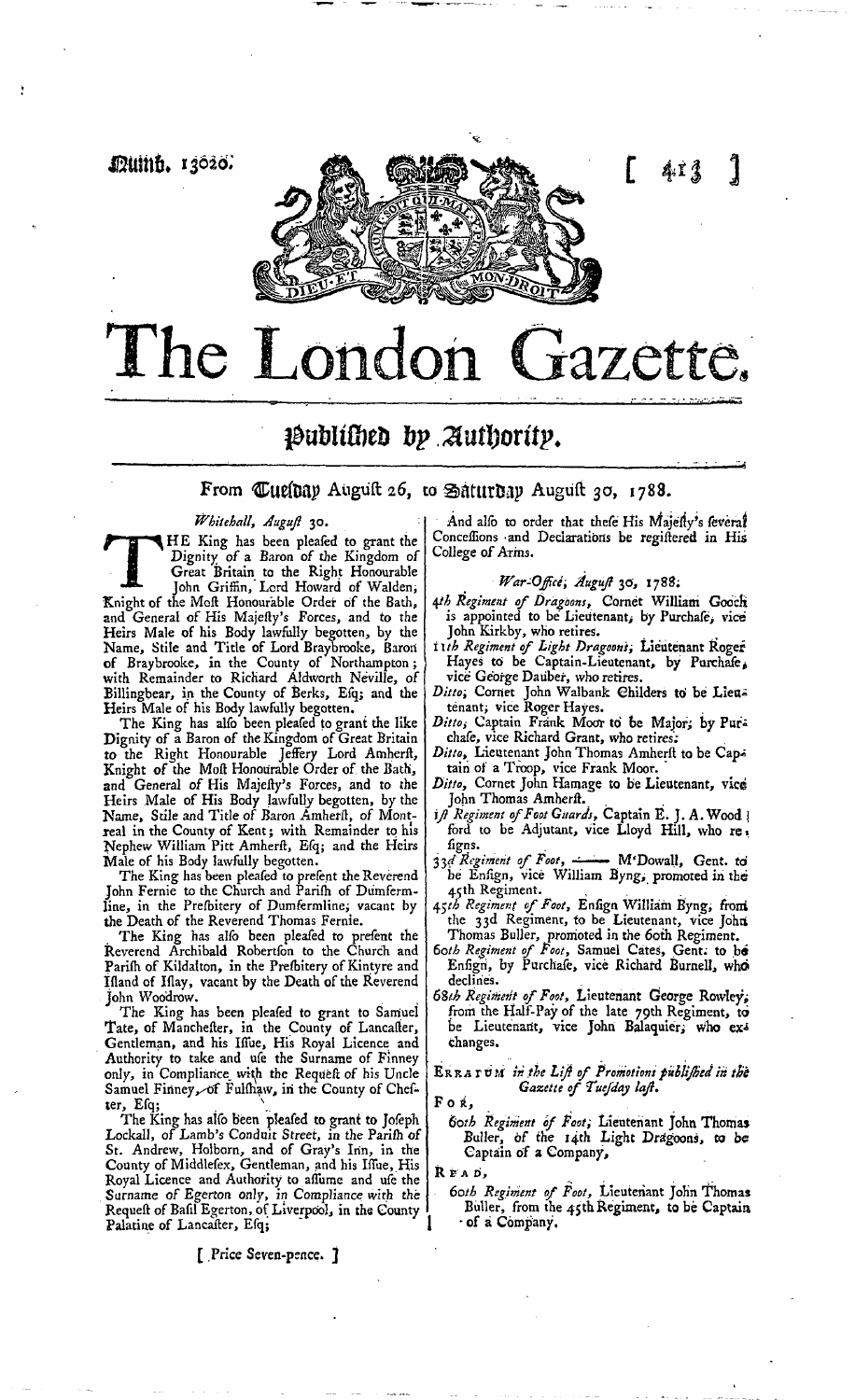## *.Wiemta, August 13.*

The lateft Letters from Semlin mention, that His Imperial Majefty, after a flight Indifposition which had confined him to his Apartment for feveral Days, thad again refumed his ufual Exercife on Horfeback, and that his Health was almoft entirely re-eftablifhed. There had been no Alteration whatever in the Pofition of the Army; and the Sickness amongit the Troops was augmented to,a very alarming Degree. The Difeafes under which they labour are chiefly •Fevers, Agues, and the Dysentery ; but there is not the fmalleft Symptom of any contagious or epidemical Diftemper in either of the Armies.

Marihal Laudohn tet out very early this Morning for Croatia, where he will put himfelf at the Head of •the Army lately under the Command of Prince -Charles Lichtenstein." The Head Quarters are at -Czerovlyani, qn the River Unna, and Marshal Laudohn is expected to arrive there in three or four Days.

The Grand Vizir has pitched his Camp near to. Njffa, and on the high Road to Belgrade.

### *Vienna, August* 16.

Letters from the Bannat of Temefwar, of the 7th .and Sth 'Instant, mention, that a large Body ,of Turkith Troops made an Irruption on the 7th into the Auftrian Territory in that Province, and took Poffeffion of Altorfova, Schupaneck, and feveral other Villages; that they had fet Fire to the two firft mentioned Places, and reduced them to Afhes; but that -General Wartenfleben, who commands at Meadia, in that Neighbourhood, had made the beft Preparations to give the : Invaders a warm Reception at a Defile near Schupaneck.

## Whitehall, August  $25, 4788.$

*TssfHE'REAG it. has .been, humbly represented to the*  King, that on Wednesday the zoth Day of Au*gust instant, an anonymous incendiary Letter, of vohich tke follovoing is a Copy, voas received from the General .Post Office by Mr. Alexander-Read, Fruit-Merchant, .in Thames-Street.:* 

*"*

<sup>66</sup> You are the damn'd'ft rafcal existing, and by *-\*'* God, I will either'revenge myself on your person, f s or' property, and perhaps both before the Years  $\cdot$ ff expir'd, for if I don't find a convenient oppur- $\epsilon$  tunity, in executing my defign, againft your<br> $\epsilon$  perfon, in goeing to and frq, to your country f foule at blackheath [which is maintaind by me and ff some 'few, more, in the li^e situation vvith-myself at the expence and ruin of our family's by your  $\cdot$ <sup>46</sup> danin'd sly and artfull infinuations] I will set  $-4$ <sup>c</sup> fire to  $r_1z$ .

*(Sttperscribe<£)*  <sup>56</sup> Mr. Alex. Read, 112 '*'* thames fireet."

His Majefty, for the better apprebending and bring*ing to Justice the* ? *Perfins concerned in voriting and fiending the-Letter above-mentioned, is hereby pleased to promise, his mist graciaus Pardon to any one of them, (except.the Perfon who actually wrote the faid Letter)* 

*tkerein, fo that 'he, she ar they may be apprehended and convicted thereof.* 

## SYDNEY.

*And, as a further Encouragement, tke said Alexander Read.dotbJoereby offer a Reward of FIFTY POUNDS.,*  to any Person making fuch Difcovery as aforesaid *(except as is above excepted) to be paid by him upon, the Conviction of any one or more of the Offenders.* 

Alexander Read.

Office for Claims by African Trade, Buckingham- -ftreet; York-buildings.

July 19, 1788.

*CT'HE Commiffioners appointed by Parliament, for the Purpose of enquiring into any Loffes vokieh may be sustained by any Merchants or Owners of any Ships or Veffels engaged in she Africa^ Trade, in consequence ofi* /« *An Act to regulate, for a limited Time, " the stipping and carrying SJaves i,n -Britist Veffels " firom tke Coast of Africa?\* do kereby give Notice, That they are ready to receive' Applications conformably to tke said Act, made before .the lst Day .of Septem*ber next enfuing, the Period for applying therein pre*scribed.* 

It is required, that fuch Applications be transmitted *to the Office in Writing, and that the respective De-scriptions and Places of Abode of. tloe Perfions making tke fame be accurately specified:* 

## APPRENTICE DUTY INDEMNITY.

Stamp-Office, Somerfet-Place, June 19, 1788. *fJfIS Majesty''s Commissioners fior Managing the Stamp Duties do hereby give Notice, That by a Claufie in an Act ofi the present Seffion ofi Parliament, it is enacted, for the Relief of all Perfons who have* omitted to pay the feveral Rates and Duties, or any-Part thereof, upon Monies given, paid, or contracted *for, viith Clerks, Apprentices or Servants, and also 'who' have emitted to insert qnd write in Words at Length in Indentures or other Writings relating to the Service ofi any Clerk, Apprentice or Servant, the full Sum or Sums ofi Money, or any Part thereafi, received or contracted fior, voith or in Relation, to every fiuch Clerk, Apprentice or Servant, that upon Payment ofi* double the Rates and Duties *upon tloe Monies, or Juch • Part ofi the Monies, fio omitted or neglected to be paid, and alfio fio omitted to be inserted and voritten in such Indenture or Writing, before the zeth Day of December- next, ta tke proper Officer, and tendering the fiame to be fiamped. at this Office, every fiucb-Indenture, or other Writing, fhall be good and valid. and tbe Person fio offending be excused from any Penalty incurred by the, O'miffiqn 'thereof; except those against*  whom any Prosecution shall be now depending.

> By Order of the Commissioners, John Brettell*x Secretary.* ,

## GIBRALTAR PRIZE MOMEY.

who fhall difcover, his or her. Accomplice, or. Accomplices exive. Notice to all Officers, Non-Commiffioned Officers,<br>private *CJ^HE Gontmiffioners appointed in^nd^byetwo. Acts*  passed in the 23d and 25th Years of His prefent . Majesty's Reign, to inspect, examine and settle all Ac-<sub>1</sub> counts of Juch: Bounty Money and Prize Money as Joalt 1 become due to the Garrifon of Gibraltar, do hereby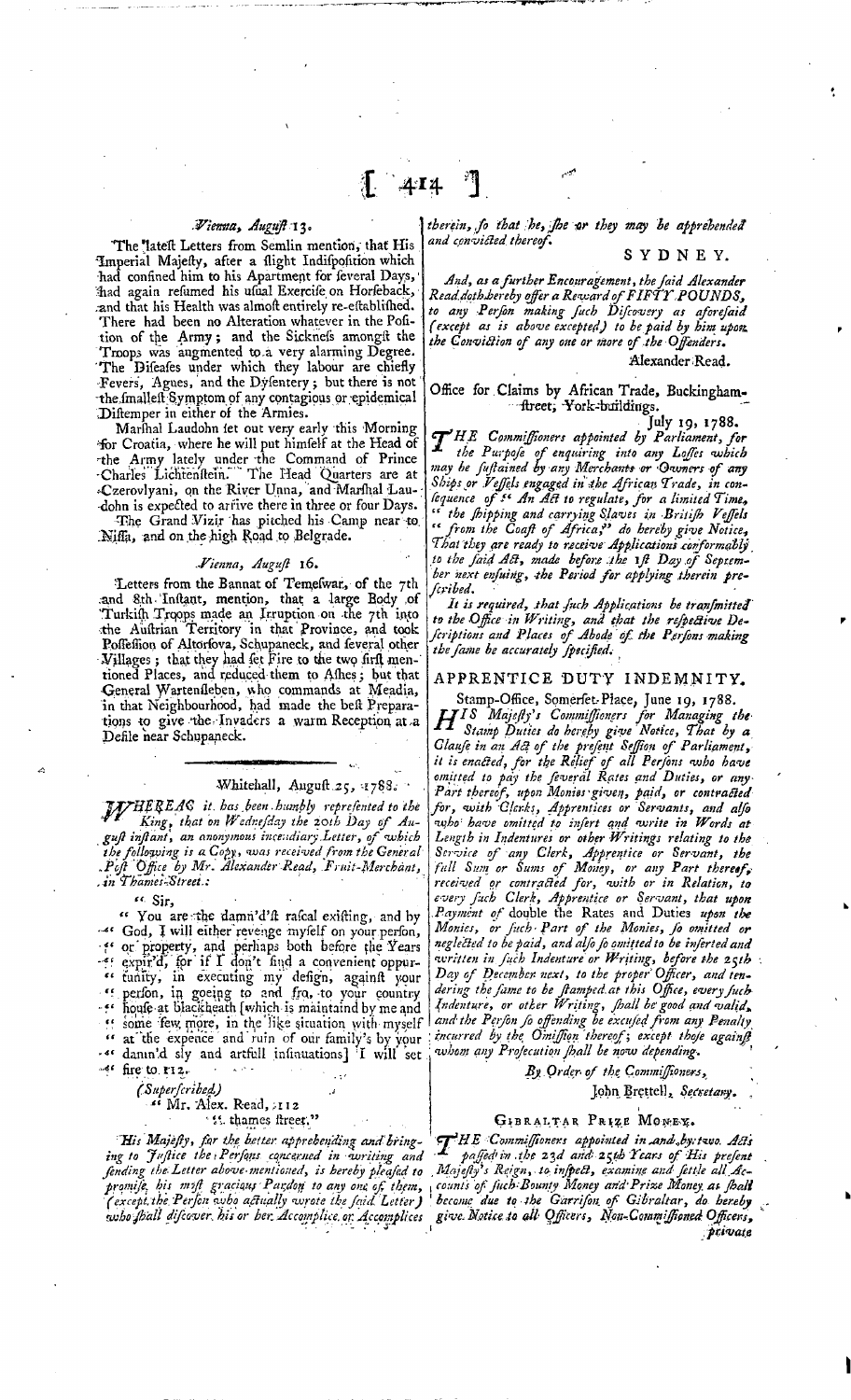415 1

private Soldiers and others who ferved in the Garrifon of Gibraltar on the 13th Day of September and the<br>11th Day of October, 1782, That the Fourth and<br>1. Lajt Dividend of the faid Prize Money is now in<br>Course of Payment in London, at

| .                                     | Regiment. |
|---------------------------------------|-----------|
| Meff. Meyrick's, for $   -$           | $.12th$ . |
| Ditto, $    -$<br>$\sim$ $\sim$       | $-56$ ib  |
| Meff. Cox, Cox and Greenwood, - 39th. |           |
| Ditto.                                | c8th.     |
| Meff. Rofs and Ogilvie, late -        | 72d.      |
| Meff. Bifhopp and Brummell, late      | 73d.      |
| Alexander Adair, Efq; late            | 97th, and |
| D <sub>ava</sub> t Autillant          |           |

George Beft, Efq; for Three Hanoverian Battalions. The Corficans are paid by the Secretary.

The Commiffioners further give Notice to all Perfons<br>claiming Shares of the faid Prize Money that they<br>muft and are hereby required to receive that which is<br>due to them on the fore the 1ft Day of January, 1789, other wife they will be excluded from the Benefit of the Jaid Acts.

By Order of the Board, Jofeph Harrifon, Secretary. Dorfet-court, June 20, 1788.

## Royal Hofpital for Seamen at Greenwich, Auguft 5, 1788.

T HE Commiffioners and Governors of this Hofpital<br>
do hereby give Notice, That, at Salters Hall in<br>
London, on Wednesday the 1ft Day of Q Bober next,<br>
or as foon after as may be, the following Eftates at<br>
Scremerfton, in t on Leases, for Three Years, to commence upon the 22d Day of November next, that is to fay,

The Land Sale Collieries and Farm, with Screinerfon Mill and Ground, now let to Meff. For fters and<br>Smith; together with Liberty to win and work for much of the Main Coal Seam as lieth to the Rife of a Line to be extended True Water Level from the<br>Mouth of the Drift at or near Hud's Head in Scre-

merfton:<br>The Oxford Limeftone Quarry, and Limekilns,<br>Cround, and Howgate Colliery, now let therewith<br>to Meff. Terrot, Douglas and Smith:

And the Salt Pan How Limestone Quarry and<br>Limekiln, and Ground, now let therewith to the<br>Jaid Meff. Terrot, Douglas and Smith; with Liberty. to work Coals in the first Coal Pit which was<br>funk upon Caldfide Seam of Coal, in confequence of<br>the faid Seam having been lately won or made<br>Water-free by Means of a Level drove from the<br>Sea Shore of Scremerfton at High W

Such Persons as may be defirous to take the faid Estates, or any of them, are requested to give in their Admiralty Office, London, at any Time before the<br>1ft Day of October next, or on that Day, between the Hours of Eleven o'Clock in the Forencon and One Process of Eleven a Clock in the Potention and Cone<br>of Clock in the Afternoon, at Salters Hall before-<br>mentioned; and, for further Particulars, to apply to<br>Motel, Walton and Turner, Receivers for the faid<br>Hofpital, or to t

referve in the Leafe of the Land Sale Collieries, the

Whole of Hougate Scam of Coal, and all fuch Part<br>of the Caldgate Scam as lieth to the Northward of a Line to be extended true Weft from the South Side of the Pit lately Junk upon the faid Seam, and now called<br>the Lime-Kiln Coal Pit. The Coals to be gotten from Howgate Seam, and the Part of Caldgate Seam alove deferibed, to be used for no other Purpose than that of<br>burning the Lime-Stones of Screenerston Estate into<br>Lime: And the faid Commissioners and Governors will referve in the Leafes of the Limestone Quarries full Liberty for their Tenants in Scremerston to get Juch Livers, y.<br>Lime-Stones as fhall be neceffary, from Time to Time,<br>for their respective Farms, to be used in Agriculture, and in making, altering and repairing any Kind of Buildings or Erections whatever; and will alfo referve all Lime-Kilns now occupied by their Farmers for the burning of Lime-Stones into Lime for the Purpofes laft<br>mentioned, with Liberty of building fuch new Lime-<br>Kilns, for the faid Purpofes, as Occafion may frem Time to Time require.

Bifhopfgate-freet Within, Aug. 22, 1788.<br>Weghorn, late of Dover-place, Surry, deceafed, are<br>defired to bring in their Accounts; and all Perfons indebted 'to the faid. Effate are defired forthwith to pay the fame to Mr. James Waghorn, Executor, No. 73, Bifhopfgate-ftreet<br>Within, on or before the 1ft Day of December, 1788.

**TF** John Riley, who, in or about the Month of October laft,<br>lived in Wirght's-row, near Rofemary-lane, and worked at<br> $M_{\rm T}$ . Meek's, Chair and Beilftead-maker, in Half Moon-alley,<br>Moorfields, is living, he is defired t be rewarded by applying as above.

LL Perfons indebted to the Eftate of Henry Tomlinfon, late A Le Perions mueves we there is experient, deceafed, are de-<br>fired to pay the Amount of their feveral Debts to William Carter, of Honey-lane-market, Fifhmonger, and Chriftopher Thomss, of Trump-freet, Oilman, the Executors of the faid Deceafed; and all Perfons to whom the faid Henry Tomlinfon flood indebted at his Deceafe, are requested to fend the Particulars of their feveral Demands to the faid Executors.

London, Auguft 2, 1788.<br>
Iondon, Auguft 2, 1788.<br>
Iondon, Auguft 2, 1788.<br>
Broughton, of Fleet-freet, Haberdafhers, is this Day<br>
motually diffolved: All Perfons who fixed indebted to the faid<br>
Copartnerfhip are requefted t

Highgate, Aug. and Mrs. Philps, of the Ladies Boarding<br>
Mrs. Highgate, Aug. 25, 1788.<br>
1998. School, Pemberton-row, Highgate, having diffolved Part-<br>
nerthip by mutual Confent at Midfurimer laft, the faid School<br>
will in f fon, of Camden-ftreet, Illington; and fuch as are in Arrear to them are refpectfully requested to pay their refpective Debts<br>to the faid Mr. Dawfon, who is duly authorized to receive the fame.

Mary May. Sarah Philps.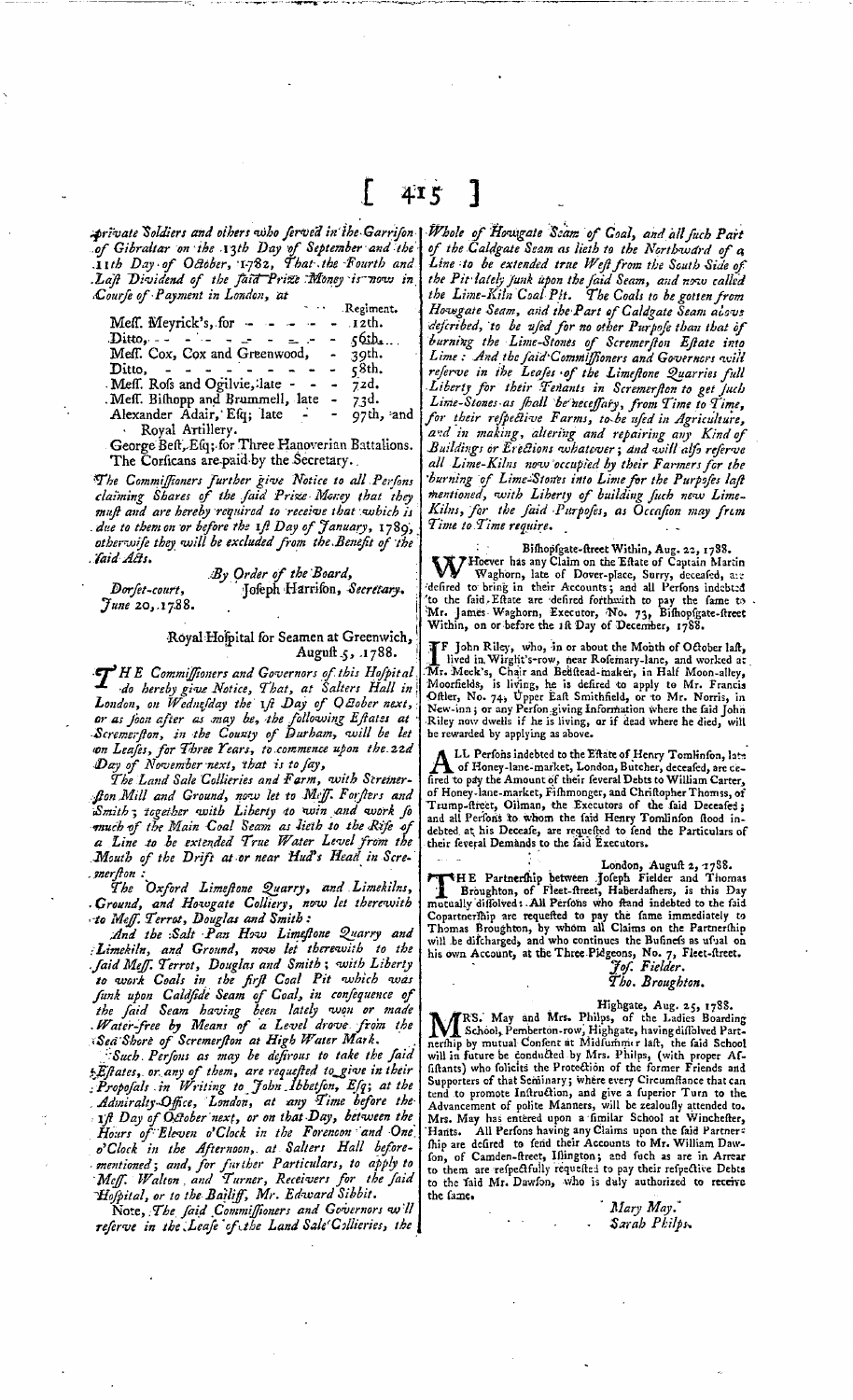Wieneas the Copartnership which lately fubfifted between<br>Joseph Till and Henry Billington, of Henrietta-ftreet,<br>Covent-garden, Mens Mercers, is this Day diffolved by mutual<br>Confent: All Perfons indebted to the faid Copartn to the faid Henry Billington, in No. 6, Great Ruffell-ftreet,<br>Covent-garden, who will pay all Debts and Demands thereon,<br>and who continue to carry on the faid Bufinefs on their fole and feparate Account, at the refpective Places abovementioned; as<br>witness their Hands this 30th Day of August, 1788.<br>*Joseph Till.* 

*Henry Billington.* 

AVERAGE PRICES of CORN, From Auguft 18 to Auguft 23, 1788.

London,

By the Standard WINCHESTER Bushel of Eight Gallons.

Wheat. Rye. Barley. Oats. Beans.

|  | s. d. s. d. s. d. s. d. s. d.  |  |  |  |  |
|--|--------------------------------|--|--|--|--|
|  | $5 \t12 \t912 \t612 \t012 \t3$ |  |  |  |  |
|  | COUNTIES INLAND.               |  |  |  |  |

| Middlefex,-                                            | 5           |                |                                   | 2<br>TÓ                      | 2.           | 3                       |                         | 2                       |
|--------------------------------------------------------|-------------|----------------|-----------------------------------|------------------------------|--------------|-------------------------|-------------------------|-------------------------|
| Surry,                                                 | š           | 78             | 8<br>$\overline{\mathbf{3}}$      | $\overline{\mathbf{3}}$<br>2 | 2            | $\overline{\mathbf{3}}$ | 3<br>3                  | 10                      |
| Hertford,                                              | 5           | Ŝ              |                                   | 3<br>Ō                       | 2            | 3                       | 3                       | 7                       |
| Bedford.                                               | Ŝ           | 6              | 2<br>3                            |                              | I            | IJ                      | 3                       |                         |
| Cambridge,                                             | 4           | 11             | 2<br>9                            |                              | Ī            | 9                       | 2                       | 3<br>6                  |
| Huntingdon,                                            | 4           | 11             |                                   |                              | ı            | 9                       | 2                       | 8                       |
| Northampton,                                           |             |                | I<br>3                            | 6<br>2                       | r            | n                       | 2                       | 11                      |
| Rutland,                                               | 5<br>5      | 7<br>6         |                                   | 2                            | ż            | $\bullet$               |                         |                         |
| Leicefter,                                             |             |                | 6<br>3                            | 9<br>8<br>2                  | Ï            | IO                      | 3                       | 4                       |
|                                                        |             | 9              | 3<br>2                            | 6<br>2                       | I            | 10                      | 3                       | I                       |
| Nottingham,<br>Derby,                                  | 5<br>5<br>6 | 9              |                                   |                              | 2            | ı                       | 3                       | 6                       |
|                                                        |             | 3<br>10        |                                   | 6<br>2                       | 2            | 2                       | 4                       | 2                       |
| Stafford,                                              | 55556       | Ħ              |                                   | 2                            | 2            | ĭ                       | 4                       | r                       |
| Salop,                                                 |             |                | 3<br>5                            | 9<br>2                       | ı            | Ħ                       |                         |                         |
| Hereford,                                              |             | 4              |                                   | $\overline{\mathbf{3}}$      |              |                         |                         |                         |
| Worcefter,                                             |             | 10             |                                   |                              | 2            | 3                       | $\overline{\mathbf{3}}$ | 3                       |
| Warwick,                                               |             | $\frac{5}{9}$  |                                   |                              | ı            | 10                      | 3                       | 3                       |
| Glocefter,                                             |             |                | 6                                 | 2<br>10                      | Ĩ.           | 11                      | $\frac{3}{3}$           | $\overline{\mathbf{3}}$ |
| Wilts,                                                 | 5           | I              | 3                                 | 2<br>10                      | 2            | 4                       |                         | 10                      |
| Berks.                                                 | Š           | 7              | 3<br>9                            | 2<br>10                      | 2            | 3                       | 3                       | $\mathbf{z}$            |
| Oxford,                                                | Ś           | 9              |                                   | 3<br>2                       | 2            | 6                       | 3                       | 4                       |
| Bucks,                                                 | S           | 7              |                                   | $\bullet$<br>3               | 2            | 2                       | $\overline{\mathbf{3}}$ | I                       |
| COUNT                                                  |             | IES            | upon                              | Ċ<br>the                     | OAST.        |                         |                         |                         |
| Effex,                                                 | 5           | I              |                                   | 2<br>5                       | 2            | o                       | 2                       | 11                      |
| Suffolk,                                               | 4           | Ħ              | 2<br>7                            | 2<br>3                       | I            | t i                     | 2                       | 7                       |
| Norfolk.                                               |             | 4              | 2<br>9                            | 2<br>3                       | 2            | ī                       |                         |                         |
| Lincoln,                                               | 5<br>5      |                | 2<br>11                           | 2                            | 1            | 9                       | 2                       |                         |
| York,                                                  | š           | 3              |                                   | $\frac{5}{6}$<br>2           | Ī            | 11                      |                         | 9                       |
| Durham.                                                |             | ş              | 3<br>4                            |                              | 2            | I                       | 3                       | $\frac{5}{2}$           |
| Northumberland,                                        | 5           |                | 3<br>9                            | 7<br>2                       | r            | 10                      | 4                       | 8                       |
| Cumberland,                                            | 5           | 3<br>1 i       | 3<br>$\frac{5}{8}$                |                              | $\mathbf{z}$ | o                       | 3                       | Ō                       |
|                                                        | 5           |                | 3                                 | ı<br>3                       | 2            |                         | 4                       |                         |
| Weftmorland,                                           | 7<br>6      | Ţ              | 4<br>3                            | $\overline{\mathbf{3}}$<br>4 |              | o                       |                         |                         |
| Lancathire,                                            | 6           | 5              | 8                                 |                              | 2            | 3                       | 3                       | 10                      |
| Chefhire,                                              | 6           | Ó              | 3                                 | 3<br>o                       | 2            | ı                       |                         |                         |
| Monmouth,                                              |             | o              | š<br>4                            | 2<br>9                       | 2            | 2                       |                         |                         |
| Somerfet,                                              |             | 7              | 3<br>4                            | 3<br>o                       | 2            | 3                       | 3                       | 10                      |
| Devon,                                                 |             | 9<br>6         |                                   | 2<br>ĪÏ                      | Ĩ            | 10                      |                         |                         |
| Cornwall,                                              |             |                |                                   | 3<br>2                       | ı            | 10                      |                         |                         |
| Dorfet,                                                |             | 5              |                                   | 8<br>2                       | 2            | 2                       | 3                       | 9                       |
| Hants,                                                 |             | 2              |                                   | $\overline{\mathbf{3}}$<br>o | 2            | Ĩ                       | 3                       | 5                       |
| Suffex.                                                | 555555      | 5              |                                   |                              | 2            | 2                       |                         |                         |
| Kent,                                                  |             | 4              |                                   | 8<br>2                       | 2            | 2                       | 2                       | 8                       |
|                                                        |             |                |                                   |                              | 1788.        |                         |                         |                         |
| From August 11 to August 16,<br>w<br>A<br>L<br>E<br>s. |             |                |                                   |                              |              |                         |                         |                         |
| North Wales.                                           | 5           |                |                                   | ۰                            | I            |                         |                         | 8                       |
| South Wales,                                           | š           | 9<br>8         | 3<br>6<br>$\overline{\mathbf{3}}$ | 3<br>3<br>ō                  | Ī            | 9<br>Տ                  | $\frac{1}{3}$           | $\circ$                 |
|                                                        | Part        | ۵f             |                                   | SCOTLAND.                    |              |                         |                         |                         |
|                                                        |             |                |                                   |                              |              |                         |                         |                         |
| Wheat.                                                 | Rye.        |                | Barley.                           | Oats.                        | Beans.       |                         | Bigg.                   |                         |
|                                                        |             | $\overline{a}$ | ı<br>4                            | 10 I<br>I                    |              |                         | 2                       | 4                       |
| Published by Authority of Parliament,                  |             |                |                                   |                              |              |                         |                         |                         |

John James Catherwood.

**•** 

## CORN EXCHANGE, LONDON, RETURNS of CORN and GRAIN, From August 18 to August 23, 1788.

Quarters. Price. Average Price per

|          |  |      |      |     |        | her.<br>Quarter. |    |               |  |
|----------|--|------|------|-----|--------|------------------|----|---------------|--|
|          |  |      |      |     |        | x.               |    | d.            |  |
| Barley,  |  | 364  | 36 t | 18  |        | ۰                | 19 | 10            |  |
| Beans,   |  | 553  | 618  |     | 3<br>6 | 1                | 2  | 4             |  |
| Malt,    |  | 202  | 472  |     | ۰      | I                | 11 |               |  |
| Oats,    |  | 8423 | 6613 | 17  | İ      | ۰                | 15 | $\frac{3}{8}$ |  |
| Peafe, . |  | 469  | 611  | 1 t | 11     | I                | 6  | O             |  |
| Rye,     |  | 168  | 195  | 2   | Ħ      |                  | 3  | 2             |  |
| Wheat,   |  | 1795 | 3690 | 18  | ۰      | 2                | Ï  | I             |  |
| Bigg,    |  | --   |      |     |        |                  |    |               |  |
| Beer,    |  |      |      |     |        |                  |    |               |  |

Beer, - - -<br>THE Partr<br>diffolved by m THE Partnerfhip between John Haigh, Daniel Haigh, Will-<br>diffiolved by mutual Confent. All Paly mental, is this Day<br>oving to the faid Partnerfhip will be received and difcharged at<br>their Warehoufes No. 6, Aldermanbury, Lond

> *John Haigh. Daniel Haigh. William-Hall. John Hall.* ,  $\tilde{J}$ ohn Marshal**l.**

## Birmingham, August 4, 1788.

WHEREAS the Partnerfilp lately fully fully filly the Base of Dowler and Hand Harderfilp lately fully filly fully fully fully fully fully fully fully fully fully concered Cock, Candleflick and Link-Button Makers) was diffol

*Thomas Dowler. Isaac Anderton.* 

N. B. The Trade of Brafs and Prince's Metal Candlefticks, Tea and Houfe Bells, Brafs Rappers, &c. will in future be<br>carried on by the faid Thomas Dowler, on his own Account,<br>at his Manufactory in Great Charles-fireet. And the Trade<br>of Brafs Cocks, Pinch and Bath Metal Link-Button Favours, and to folicit a Continuance of the fame.

## Manchefter, Auguft 25, 1788.

FIIS is to give Notice, that the Partnerfhip lately carried<br>on by Francis Hanfon, of London, John Clegg, Afh-<br>worth Clegg, and John Wood, of Manchefter, under the Firm<br>of Cleggs, Wood, and Co. in the Bufiness of Merchants,

*Francis Hanson.- John Clegg. Astw. Cleggt JobnWood',*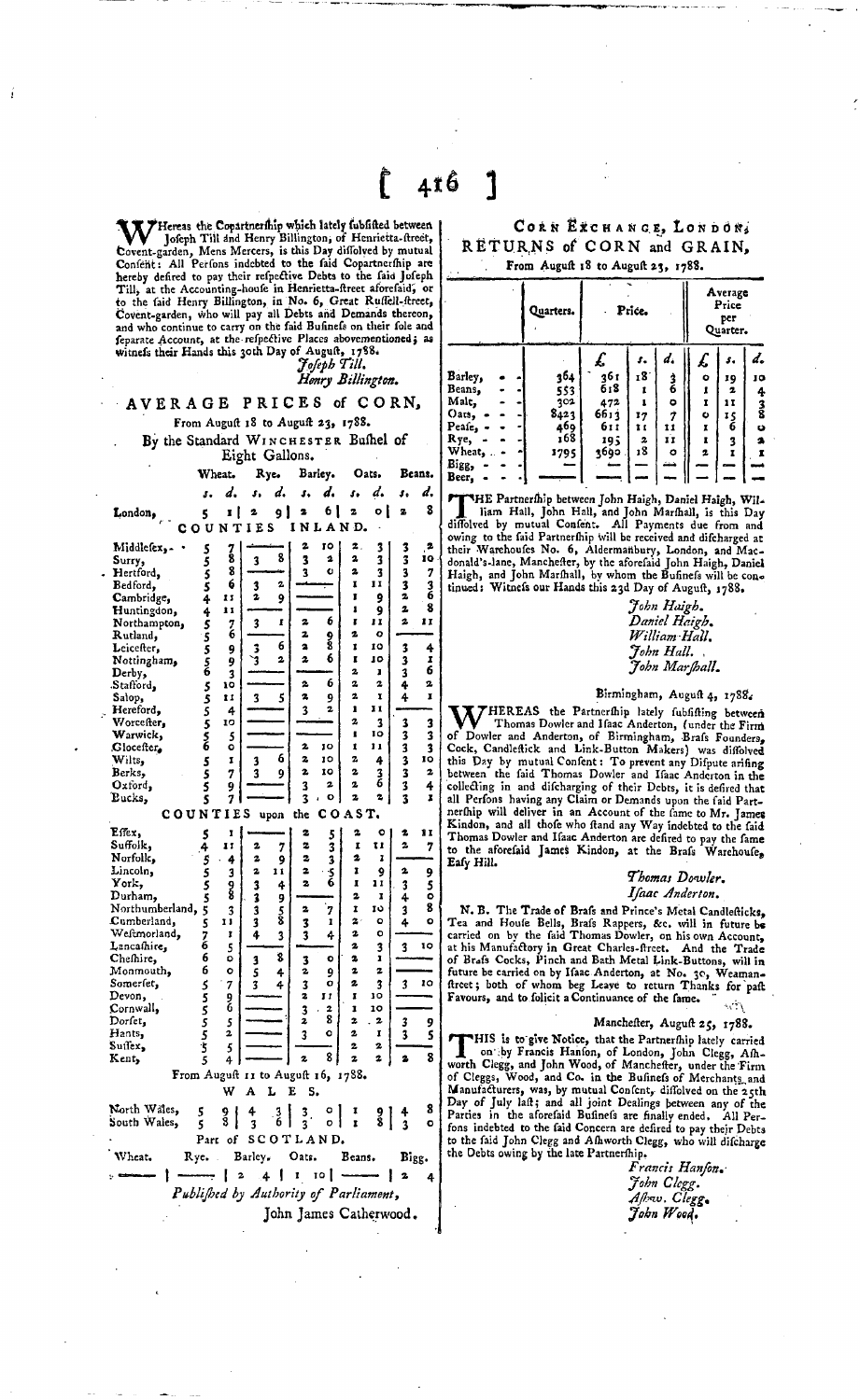**PUrfuant to a Decree of the High Court of Chancery, made in a Caufe Mills againt Golden and another, the Creditors of George Mills, late of Leather-lane, in the City of London.** of George Mills, late of Leather-lane, in the City of London,<br>Gentleman, deceafed, are to come in and prove their Debts<br>hefore John Eames, Efq; one of the Mafters of the faid Court,<br>at his Chambers in Symond's-inn, Chancer thereof they will be peremptorily excluded the Benefit of the

**[ 4-T7 3** 

Faid Decree.<br>
THE Creditors who have proved their Debts under a Com-<br>
IHE Creditors who have proved their Debts under a Com-<br>
Then Graumann, of Ely-place, Holborn, Merchant, are defired<br>
to meet the Affignees of the Eftate HE Creditors who have proved their Debts under a Comdom of Spain and other Foreign Parts, and to affent or diffent<br>to the faid Affignees acceding thereto.

faid Decree.

to the faid Affignees acceding thereto.<br>
THE Creditors who have proved their Debts under a Com-<br>
miffion of Bankrupt awarded and iffued forth againft<br>
Robert Twyford, of Manchefter, in the County of Lancafter, HE Creditors who have proved their Debts under a Com-<br>miffion of Bankrupt awarded and iffued forth againft Merchant, Dealer and Chapman, are defired to meet the Af-<br>fignees of the faid Bankrupt's Eftate and Effects, on the 13th of September next, at Four o'Clock in the Afternoon, at Spencer's Tavern, in the Market-place, Manchefter, in order to authorize and impower the feveral Perfons, Holders of Bills of Exchange, or Promiflory Notes, drawn, accepted or indorfed by John Scott, of Wigan, or Scott and Cre ford as Drawer, Acceptor or Indorfer of fuch Bills of Exchange or Promiffory Notes.

or Pre THE Creditors who have proved their Debts under a Commiffion of Bankrupt awarded and iffued forth againf<br>
John Hardwick, of Alcefter, in the County of Warwick, Mer-<br>
cer, Draper, Dealer and Chapman, are defired to meet the meet; and alfo to their commencing, profecuting or defending<br>any Suit or Suits at Law or in Equity concerning the faid<br>Bankrupt's Efface and Effects; and alfo to the compounding,<br>fubmitting to Arbitration, or otherwife agr

Thing<br>Tohn THE Creditors who have proved their Debts under a Com-<br>
imiffion of Bankrupt wavarded and iffued forth againft<br>
John White, of Manchefter, in the County of Lancafter, Grocer,<br>
Dealer and Chapman, are defired to meet the Af the faid Bankrupt's Eftate and Effects; and also to their compounding, fubmitting to Arbitration, or otherwife agreeing,<br>any Matter or Thing relating thereto; and on other fpecial Affairs.

Aftairs.<br>
The Creditors who have proved their Debts under a Com-<br>
Inflion of Bankrupt awarded and iffued forth againft<br>
Thomas Pattinfon, late of Aldermanbury Poftern, London, Mer-<br>
chanc, Dealer and Chapman, are defired t THE Creditors who have proved their Debts under a Com-Suits at Law or in Equity, for Recovery of any Part of the<br>faid Bankrupt's Eftate and Effects; allo to the compounding,<br>fubmitting to Arbitration, or otherwise agrecing, any Matter<br>or Thing relating thereto: and as to con

 $N^{\circ}$  13020. B

faid Bankrupt's Real Eftate in the County of Cumberland, and<br>fettling with and difcharging out of Cuftody the Perfon of Ro-<br>bert Wilfon, arrefted by the Bankrupt before the Date and fuing<br>forth of the Commiffion; and on ot

DUrfuant to an Order made by the Right Honourable Edward<br>Lord Thurlow, Lord High Chancellor of Great Britain, for<br>Enlarging the Time for Henry Wilfon, of Liverpool, in the<br>County Palatine of Lancafter, Tallow-chandler, Dea have not already proved their Debts, may then and there come and prove the fame, and affent to or diffent from the Allowance of his Certificate.

DUrfuant to an Order made by the Right Honourable Edward<br>Lord Thurlow, Lord High Chancellor of Great Britain,<br>for Enlarging the Time for Edmund Holland, of Love-lane, Urfuant to an Order made by the Right Honourable Edward London, Brandy-merchant, Dealer and Chapman, (a Bankrupt)<br>to furrender himfelf, and make a full Difcovery and Difclofure<br>of his Eftate and Effects, for Twenty-eight Days, to be com-<br>puted from the 23d Day of Auguf inftant and authorized, or the major Part of them, intend to meet<br>on the 20th Day of September next, at Ten of the Clock<br>in the Forenoon, at Guildhall, London; where the faid<br>Bankrupt is required to furrender himfelf between the H and finish his Examination, and the Creditors, who have not already proved their Debts, may then and there come and prove the fame, and assent to or or diffent from the Allowance of his Certificate.

Hereas a Commiffion of Bankrupt is awarded and iffued<br>forth againft Mary Sands, Marthal Crampton, and Adlard Storr, of Nottingham, Hofiers and Partners, (carrying on Trade under the Firm of Sands, Crampton and Storr) and they being declared Bankrupts are hereby required to furrender them-<br>eling declared Bankrupts are hereby the major Part of them, on the 9th and 19th of September next,<br>and on the 11th of October following following, at Ten in the<br>Forenoon, on each Day, at Guildhall, London, and make a full Difcovery and Difclosure of their Eftate and Effects; when and where the Creditors are to come prepared to prove their Debts,<br>and at the Second Sitting to chufe Affignees, and at the laft Sitting the faid Bankrupts are required to finish their Examination, and the Creditors are to affent to or diffent from the Allow-<br>ance of their Certificate. All Perfons indebted to the faid<br>Bankrupts, or that have any of their Effects, are not to pay or deliver the fame but to whom the Commissioners shall appoint, but give Notice to Mr. Crowder, Frederick's-place, Old-

Hereas a Commiffion of Bankrupt is awarded and iffued forth against section of Bankrupt is awarded and iffued-<br>Corth against James Baunary of David and iffued beth, in the County of Surry, Linen-draper, Dealer and Chap-<br>man, and he being declared a Bankrupt is hereby required to<br>furred furned for the major Part of them, on the stind Commiffion<br>named, or the major Part of them, o ting the Gid Bankrupt is required to finish his Examination, and the Creditors are to affent to or diffent from the Allowance of his Certificate. All Perfons-indebted to the faid Bankrupt, or that have any of his Effects, are not to pay or deliver the<br>fame but to whom the Commissioners shall appoint, but give<br>Notice to Mri Vandercom, Bush-lane, Cannon-street, London.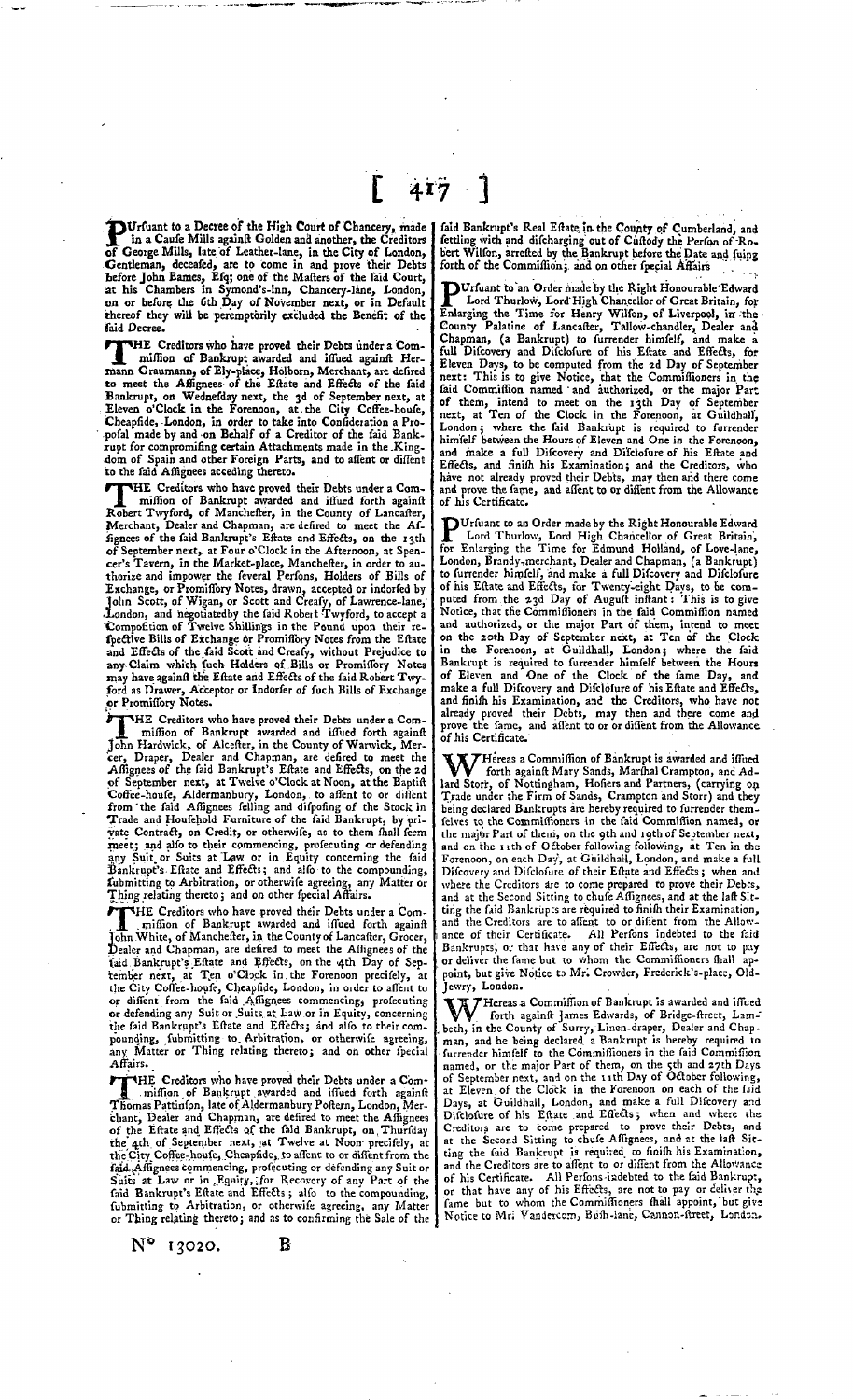**KRT** Hereas,a Commission of Bankrupt is awarded and illued<br>County of Middlesex, Harness maker, Dealer and Chapman,<br>County of Middlesex, Harness maker, Dealer and Chapman, Lounty or mindicipers, radius message is hereby required to furten-<br>and he being declared a Bankrupt is hereby required to furten-<br>der hinffelf to the Commiffioners in the faid Commiffion named, der himfelf to the Commiffioners in the faid Commiffion named,<br>or the major Part of them, on the 6th and gth Days of Sep-<br>tember next, and on the rith Day of October following, at<br>Eleven o'Clock in the Forenoon, on each of

Hereas a Commission of Bankrupt is awarded and issued WY forth againft Thomas Mellin, of the Town and County of the Town of Kingfton upon Hull, Linen-draper,<br>Dealer and Chapman, and he being declared a Bankrupt is<br>hereby required to furrender himfelf to the Commiffioners in<br>t 29th and 30th of September next, and on the 1 ith of October following, at Four o'Clock in the Afternoon on each Day, at<br>Spencer's Tavern, in Manchefter in the County of Lancafter, and make a full Difcovery and Difclofure of his Effate and Effects;<br>when and where the Creditors are to come prepared to<br>prove their Debts, and at the Second Sitting to clude<br>Affignees, and at the laft Sitting the faild Ba Attorney, Manchester.

MHereas a Commission of Bankrupt is awarded and iffued<br>MHereas a Commission Palmer, late of the City of Bris-<br>forth against James Palmer, and Chapman, and he being tol, Mariner, Merchant, Dealer and Chapman, and be being<br>declared a Bankrupt is hereby required to furtender himfelf to<br>feat Commiffioners in the faid Commiffion named, or the major<br>Part of them, on the 17th and 18th Days of his Certificate. All Perfons indebted to the faid Bankrupt,<br>or that have any of his Effects, are not to pay or deliver the<br>fame but to whom the Commiffioners fhall appoint, but give<br>Notice to Harry Elderton, Attorney, B munds, Attorney, at his Ses.<br>Pleas, Lincoln's-inn, London.

Pleas, Lincoln's-inn, London.<br>
THE Commiffionnes in a Commiffion of Bankrupt awarded<br>
In Fand iffudd forth againft Andrew Turnbull, of Crooked-<br>
lane, London, Brufhmuker, Dealer and Chapman, intend to<br>
meet on the 4th Day HE Commiffioners in a Commiffion of Bankrupt awarded <sup>F</sup> and iffued forth against Andrew Turnbull, of Crooked-

The Commission of Bankrupt awarded<br>
The Commission and Commission of Bankrupt awarded<br>
and iffued forth againfi Haac Mead, of Bridport, in the<br>
county of Dorfer, Linen-draper, Dealer and Chapman, intend<br>
to meet on the 7th HE Commiffioners in a Commiffion of Bankrupt awarded

THE Commiffioners in a Commiffion of Bankrupt awarded<br>and iffued forth againft Jofeph Smith, late of Mickle-<br>thwaite in the County of Cumberland, Butter-merchant,<br>Dealer and Chapman, intend to meet on the 3d Day of<br>October HE Commiffionars in a Commission of Bankrupt-awarded

Fig. Committion of Bankrupt awarded<br>
I and iffued forth againft Philip Sydenham the Younger,<br>
late of Barneftaple, in the County of Devon; Money-fcrivener,<br>
late of Barneftaple, in the County of Devon; Money-fcrivener,<br>
li  $\nabla H$ E Commiffichers in a Commiffion of Bankrupt awarded already proved their Debts, are to come prepared to prove the<br>fame, or they will be excluded the Benefit of the faid Dividend. fame, or they will be excluded the Benefit of the fa<br>And all Claims not then proved will be difallowed.

The Commission the main of the unanoved.<br>
The Commission of Bankrupt awarded<br>
and iffued forth against John Hardcaftle, of Derby, in<br>
the County of Derby, Grocer, Flax-drefler, Dealer and Chap-<br>
man, intend to meet on the THE Commiffioners in a Commiffion of Bankrupt awarded Creditors, who have not already proved their Debts, are to come prepared to prove the fame, or they will be excluded the Benefit of the said Dividend. And all'Claims not then proved will be difallowed.

For the Gamillioners in a Commiffion of Bankrupt awarded<br>THE Commiffioners in a Commiffion of Bankrupt awarded<br>and iffued forth againft Richard Heys, of Cheadle, in'the<br>county of Chefter, Cetton-manufacturer, Dealer and Ch HE Commissioners in a Commission of Bankrupt awarde'd

Will be dilatowed.<br> **Example 19** and diffused forth against Thomas Hirft, of the City of<br>
Hard and diffused forth against Thomas Hirft, of the City of<br>
Norwich, Linen-draper, Dealer and Chapman, intend to meet<br>
on the ghal HE Commissioners in a Commission of Bankrupt awarded

THE Commission then proved with be analowed.<br>THE Commission and interest in a Commission of Bankrupt awarded<br>freet in the City of London, Worsted-manufacturer, Dealer HE Commissioners in a Commission of Bankrupt awarded and Chapman, intend to meet on the 23d Day of September next, at Ten o'Clock in the Forenoon, at Guildhall, London, in order to make a Dividend of the Estate and Effects of the faid Bankrupt; when and where the Creditors, who have not<br>already proved their Debts, are to come prepared to prove the<br>fame, or they will be excluded the Benefit of the faid Divi-<br>dend. And all Claims not then proved will

Table Committeen proved will be diallowed.<br>Table Committeen and Committeen and if and iffused forch against Penelope Hoton, of the Town<br>of Falmouth in the County of Cornwall, Grocer, Dealer and<br>Chapwoman, intend to meet on THE Commissioners in a Commission of Bankrupt awarded Bankrupt; when and where the Creditors, who have not already proved their Debts, are to come prepared to prove the fame, or they will be excluded the Benefit of the said Dividend. And all Claims not then proved will be difallowed.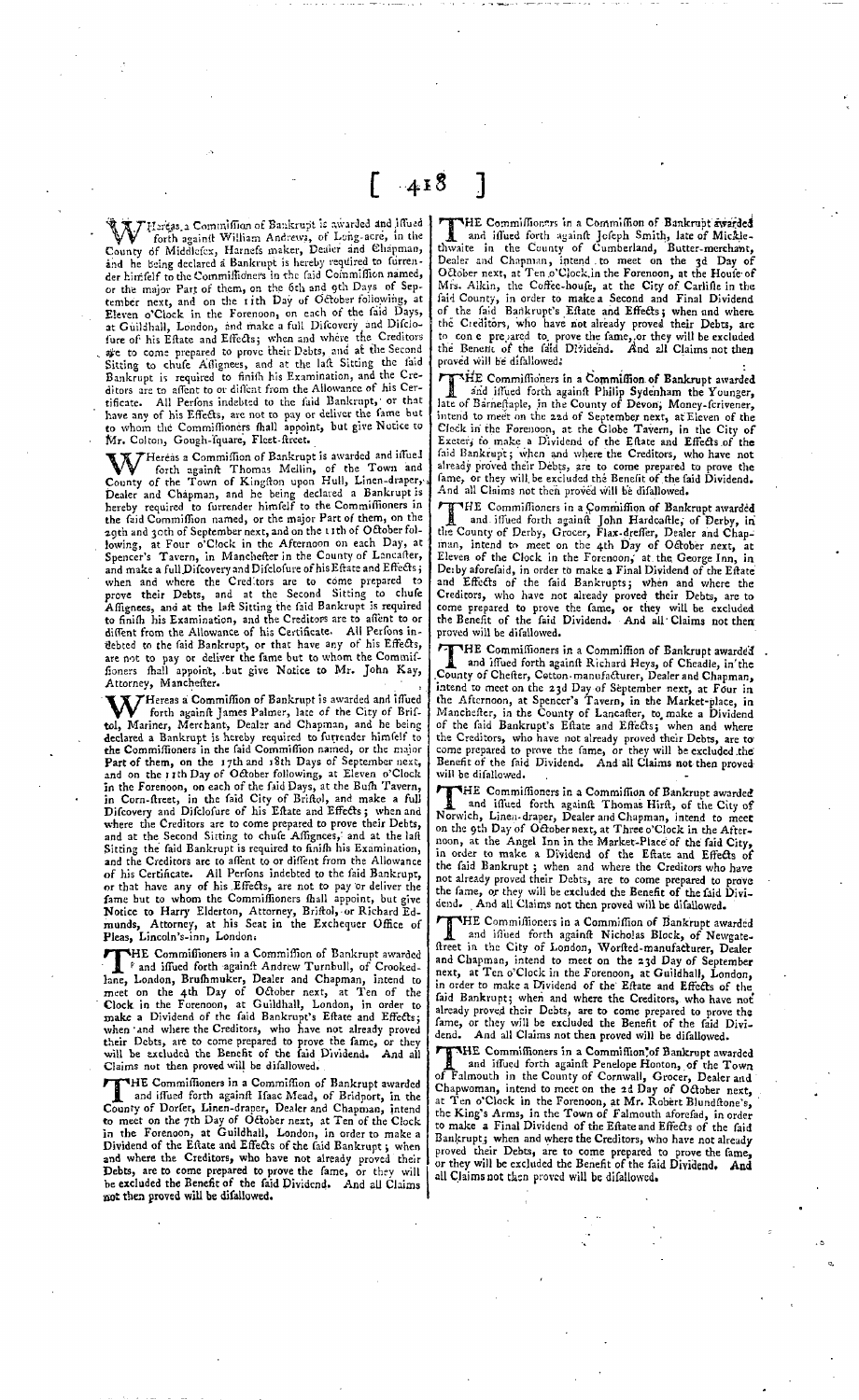FIFHE Commissioners in a Commission of Bankeupt awarded **A** and iffued againft George Anderfon, late of the Borough<br>of Berwick upon Tweed, Dealer and Chapman, intend to meet<br>on the 3d Day of October next, at There o'Clock in the<br>Afternoon, at the Horfe Shoe, in St. Martin's-lan and where the Creditors, who have not already proved their Debts, are to come prepared to prove the fame, or they will be excluded the Benefit of the said Dividend. And all Claims not then proved will be difallowed.

THE Committioners in a Committion of Bankrupt awarded<br>and iffued forth againft William Cato, late of Fare-<br>ham in the County of Southampton, Linen-draper, Dealer and THE Commiffioners in a Commiffion of Bankrupt awarded and iffued forth againft William Cato, late of Fare-Chapman, intend to meet on the 23d Day of September<br>next, at Ten o'Clock in the Forenoon, at the Black Bear Inn<br>in Reading in the County of Berks; in order to make a Final<br>Dividend of the Effate and Effects of the faid Ban their Debts, are to come prepared to prove the fame; or they will be excluded the Benefit of the faid Dividend; And all Claims not then proved will be difallowed.

THE Commissioners in a Commission of Bankrupt awarded<br> **T**<br> **A** and iffued forth against John Wyatt, of the City of<br>
Oxford, Bargemafter, Dealer and Chapman, intend to meet on Oxford, Bargemafter, Dealer and Chapman, intend to meet on the 8th Day of October next, at Four o'Clock in the After-<br>noon, at the Wheatheaf and Anchor Inn, in the Parifi of<br>St. Aldate's, otherwife St. Tolls, in the faid City of Oxford,<br>in order to make a Final Dividend of the Eft of the faid Bankrupt; when and where the Creditors, who have not already proved their Debts, are to come prepared to prove the faime, or they will be excluded the Benefit of the faid Dividend. And all Claims not then prove

W Hereas the acting Commissioners in the Commissioners of Bankrunt duration of the Commission W of Bankrupt awarded and iffued forth againft Harbin<br>Elderton, of Bow Church-yard, Cheapside, London, Broker, Dealer and Chapman, have certified to the Right Hon. Edward Lord Thurlow, Lord High Chancellor of Great Britain, that the said Harbin Elderton hath in all Things conformed himself according to the Directions of the feveral Acts of Parliament<br>made concerning Bankrupts; This is to give Notice, that, by<br>virtue of an Act paffed in the Fifth Year of His late Majefty's Reign, his Certificate will be allowed and confirmed as the faid |

Act directs, unlefs Caufe be fliewn to the contrary on or before

the 20th.Day of September next.<br>WWW Bankrupt avaried and iffued forth againft William<br>Hodess. of Ludlow. in the County of Salop. Money-ferivener. Bankrupt awarded and issued forth against William Hodges, of Ludlow, in the County of Salop, Money-fcrivener, Dealer and Chapman, have certified to the Right Honourable Edward Lord Thurlow, Lord High Chancellor of Great Britain,<br>that the faid William Hodges hath in all Things conformed<br>himfelf according to the Directions of the feveral Acts of Parliament made concerning Bankrupts; This is to give Notice,<br>that, by virtue of an Act paffed in the Fifth Year of His late<br>Majéffy's Reign, his Certificate will be allowed and confirmed<br>as the faid Act directs, unlefs Ca on or before the 30th Day of September next.

Hereas the acting Commissioners in the Commission of<br>Bankrupt awarded and issued forth against William Forfter, of Newcaftle under Lyme, in the County of Stafford, Linen and Woollen-draper, Dealer and Chapman, have cer-tified to the Right Honourable Edward Lord Thurlow, Lord High Chancellor of Great Britain, that the faid William For-<br>fter hath in all Things conformed himfelf according to the<br>Directions of the feveral Acts of Parliament made concerning<br>Bankrupts; This is to give Notice, that, directs, unlefs Caufe be fhewn to the contrary on or before the 20th Day of September next.

William Commitmones in the Commitmon of<br>Bankrupt awarded and iffued forth against Robert<br>Bankrupt awarded and iffued forth against Robert<br>Bankrupt of Mewcastle upon Tyne,<br>Confectioner, Perfumer, Dealer in Flint Glafs, and Lord High Chancellor of Great Britain, that the faid Robert Barker hath in all Things conformed himfelf according to the<br>Directons of the feveral Acts of Parliament made concerning<br>Bankrupts; This is to give Notice, that by virtue of an Act<br>paffed in the Fifth Year of His late Maje ficate will be allowed and confirmed as the faid Act directs, unlefs Caufe be thewn to the contrary on or before the 20th Day of September next.

In laft Tuesday's Gazette in the Commission against James<br>Hanford, for Thringstone, in the Parish of Whitchurch, read Thringftone, in the Parifh of Whitwick.

## Printed by THOMAS HARRISON in Warwick-Lane.